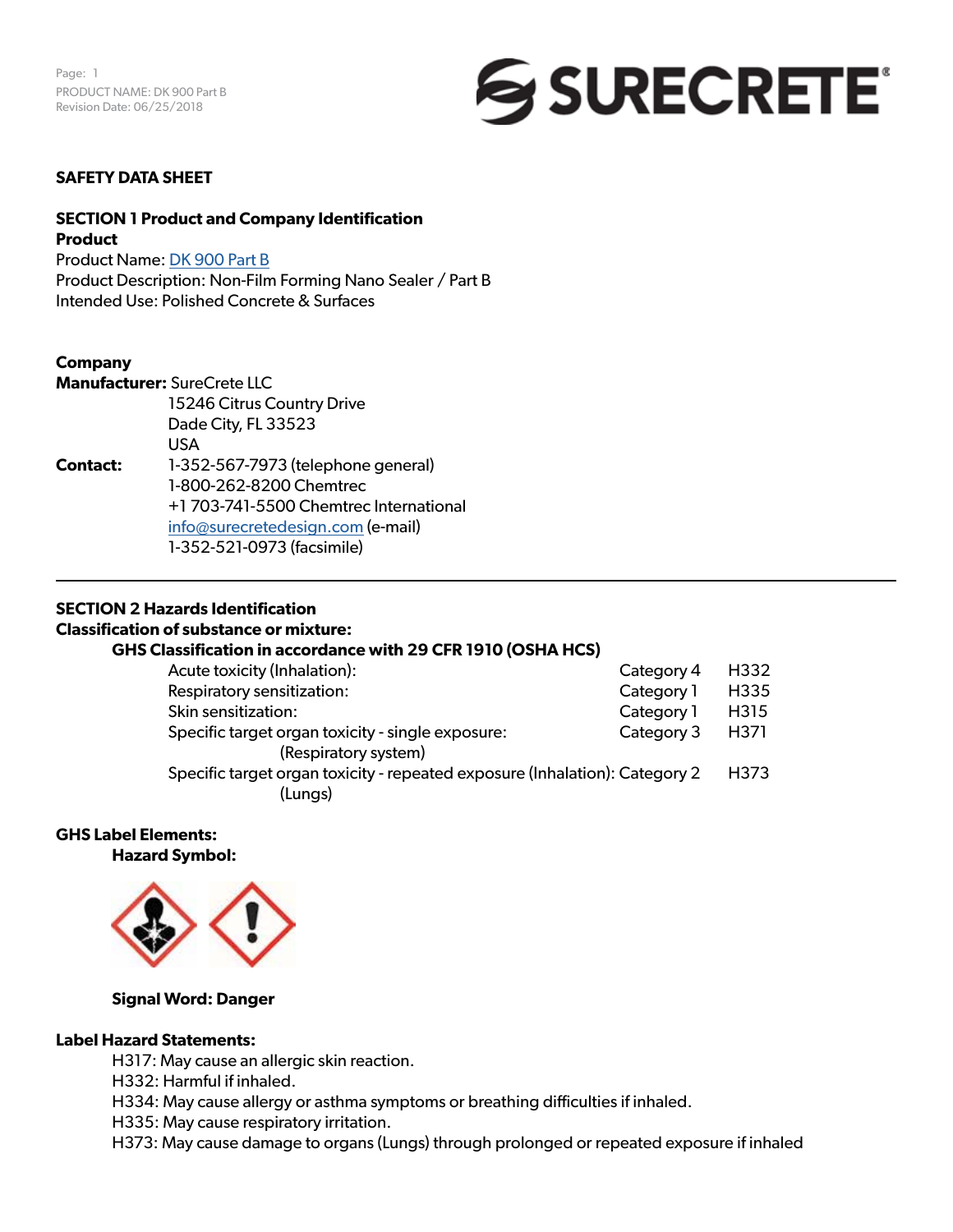Page: 2 PRODUCT NAME: DK 900 Part B Revision Date: 06/25/2018

# SURECRETE®

# **Label Precautionary Statements:**

P260: Do not breathe dust, mist, gas, vapors or spray.

- P271: Use only outdoors or in a well-ventilated area.
- P272: Contaminated work clothing must not be allowed out of the workplace.
- P280: Wear protective gloves.

P284: In case of inadequate ventilation wear respiratory protection. The type of respiratory protection selected must comply with the requirements set forth in OSHA's Respiratory Protection Standard (29 CFR 1910.134) or regional standards. For additional details, see section 8 of the SDS.

#### **Response:**

P302: IF ON SKIN: Wash with plenty of soap and water.

P304: IF INHALED: Remove person to fresh air and keep at rest in a position comfortable for breathing.

P312: Call a doctor or emergency medical facility (i.e. 911) if you feel unwell.

P333: If skin irritation or rash occurs: Get medical attention.

P342: If experiencing respiratory symptoms: Call a doctor or emergency medical facility (i.e. 911).

P363: Wash contaminated clothing before reuse.

# **Storage:**

P405: Store locked up.

P403: Store in a well-ventilated place. Keep container tightly closed.

Disposal:

P501: Dispose of contents and container in accordance with existing federal, state, and local environmental control laws.

#### **Hazard Ratings**

|             | health | flammability | reactivity |
|-------------|--------|--------------|------------|
| <b>HMIS</b> |        |              |            |
| <b>NEPA</b> |        |              |            |

# **SECTION 3 Composition / Information on Ingredients**

This material is regulated as a mixture

| Ingredient                                    | $CAS \#$                    | EC#       | % (by weight) |
|-----------------------------------------------|-----------------------------|-----------|---------------|
| <b>Hazardous</b>                              |                             |           |               |
| Homopolymer of Hexamethylene Diisocyanate     | $\overline{28182} - 81 - 2$ | <b>NE</b> | $< 100\%$     |
| Hydrophilic Aliphatic Polyisocyanate based on | $666723 - 27 - 9$           | <b>NF</b> | < 25%         |
| Hexamethylene Diisocyanate                    |                             |           |               |
| Hexamethylene-1,6Diisocyanate                 | 822-06-0                    | <b>NE</b> | $<$ 2%        |
| N,N-dimethylcyclohexylamine                   | 98-94-2                     | <b>NE</b> | $<$ 2%        |

The specific chemical identity and/or exact percentage of component(s) have been withheld as a trade secret. This product contains an amine neutralizing agent which is bound in the matrix of this product as a salt. This amine salt is considered essentially unreactive at room temperature. Generation of amine vapors is expected when this product is processed (heated) during the drying/hardening of the coating.

#### **SECTION 4 First Aid Measures Most Important Symptom(s)/Effect(s)**

**Acute:** Isocyanate vapors or mist at concentrations above the exposure limits or guidelines can irritate (burning sensation) the mucous membranes in the respiratory tract (nose, throat, lungs) with symptoms of runny nose, sore throat, coughing, chest discomfort, shortness of breath and reduced lung function (breathing difficulty). Persons with a preexisting, nonspecific bronchial hyper reactivity can respond to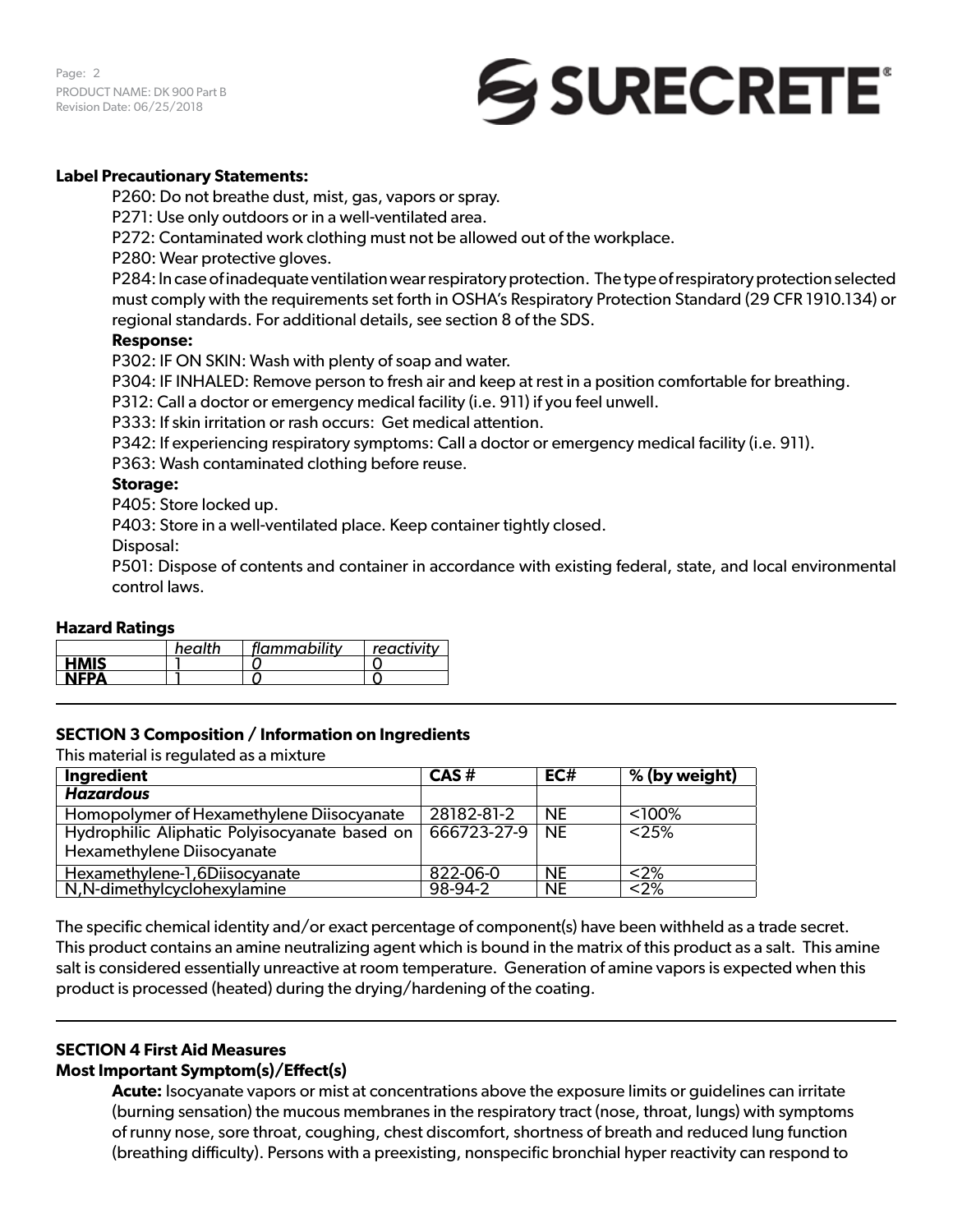

concentrations below the exposure limits or guidelines with similar symptoms as well as asthma attack or asthma-like symptoms. Exposure well above the exposure limits or guidelines may lead to bronchitis, bronchial spasm and pulmonary edema (fluid in lungs). Chemical or hypersensitivity pneumonitis, with flulike symptoms (e.g. fever, chills), has also been reported. These symptoms can be delayed up to several hours after exposure. These effects are usually reversible.

May cause skin irritation with symptoms of reddening, itching, and swelling. Can cause sensitization. Persons previously sensitized can experience allergic skin reaction with symptoms of reddening, itching, swelling, and rash. Cured material is difficult to remove.

May cause eye irritation with symptoms of reddening, tearing, stinging, and swelling. May cause temporary corneal injury. Vapor or aerosol may cause irritation with symptoms of burning and tearing.

May cause irritation of the digestive tract; Symptoms may include abdominal pain, nausea, vomiting, and diarrhea.

**Delayed:** Symptoms affecting the respiratory tract can also occur several hours after overexposure.

**Eye Contact:** In case of contact, immediately flush eyes with plenty of water for at least 15 minutes. Use lukewarm water if possible. Use fingers to ensure that eyelids are separated and that the eye is being irrigated. Then remove contact lenses, if easily removable, and continue eye irrigation for not less than 15 minutes. Get medical attention if irritation develops.

**Skin Contact:** Immediately remove contaminated clothing and shoes. Wash off with soap and water. Use lukewarm water if possible. Wash contaminated clothing before reuse. For severe exposures, immediately get under safety shower and begin rinsing. Get medical attention if irritation develops and persists.

**Inhalation:** Move to an area free from further exposure. Extreme asthmatic reactions that may occur in sensitized persons can be life threatening. Get medical attention immediately. Administer oxygen or artificial respiration as needed. Asthmatic symptoms may develop and may be immediate or delayed up to several hours.

**Ingestion:** Do NOT induce vomiting. Wash mouth out with water. Do not give anything by mouth to an unconscious person. Get medical attention.

# **Notes to Physician:**

Eyes: Stain for evidence of corneal injury. If cornea is burned, instill antibiotic/steroid preparation as needed. Workplace vapors could produce reversible corneal epithelial edema impairing vision. Skin: This compound is a skin sensitizer. Treat symptomatically as for contact dermatitis or thermal burn. Ingestion: Treat symptomatically. There is no specific antidote. Inducing vomiting is contraindicated because of the irritating nature of the compound.

Inhalation: Treatment is essentially symptomatic. An individual having a dermal or pulmonary sensitization reaction to this material should be removed from further exposure to any diisocyanate.

# **SECTION 5 Fire Fighting Measures**

**Suitable Extinguishing Media:** Dry chemical, Carbon dioxide (CO<sub>2</sub>), Foam, water spray for large fires.

**Unsuitable Extinguishing Media:** High volume water jet.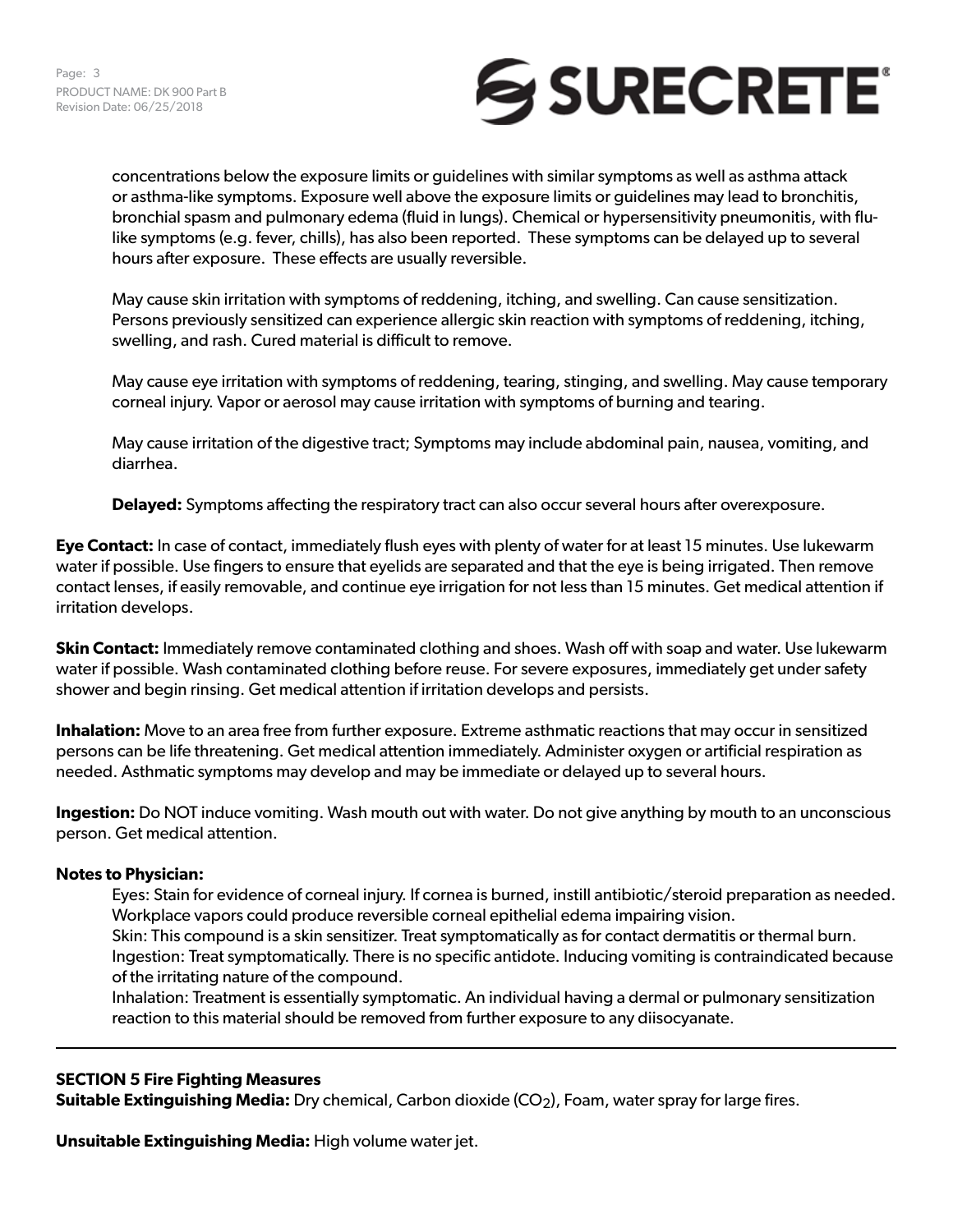Page: 4 PRODUCT NAME: DK 900 Part B Revision Date: 06/25/2018



**Fire Fighting Procedure:** Firefighters should wear NFPA compliant structural firefighting protective equipment, including self-contained breathing apparatus and NFPA compliant helmet, hood, boots and gloves. Avoid contact with product. Decontam-inate equipment and protective clothing prior to reuse. During a fire, isocyanate vapors and other irritating, highly toxic gases may be generated by thermal decomposition or combustion. Exposure to heated diisocyanate can be extremely dangerous.

**Hazardous Decomposition Products:** By Fire and High Heat: Carbon dioxide (CO<sub>2</sub>), carbon monoxide (CO), oxides of nitrogen (NOx), dense black smoke, Hydrogen cyanide, Isocyanate, Isocyanic Acid, Other undetermined compounds

**Unusual Fire/Explosion Hazards:** Closed container may forcibly rupture under extreme heat or when contents are contaminated with water ( $CO<sub>2</sub>$  formed). Use cold-water spray to cool fire-exposed containers to minimize the risk of rupture. Large fires can be extinguished with large volumes of water applied from a safe distance, since reaction between water and hot diisocyanate can be vigorous.

# **SECTION 6 Accidental Release Measures**

**Spill and Leak Procedures:** Implement site emergency response plan. Evacuate non-emergency personnel. The magnitude of the evacuation depends upon the quantity released, site conditions, and the ambient temperature. Isolate the area and prevent access of unauthorized personnel. Notify management. Call CHEMTREC at 1-800-424- 9300 for assistance and advice.

Wear necessary personal protective equipment (PPE) as specified in the SDS or the site emergency response plan. Ventilate and remove ignition sources. Control the source of the leak. Contain the released material by damming, diking, retaining, or diverting into an appropriate containment area. Absorb or pump off as much of the spilled material as possible. When using absorbent, completely cover the spill area with suitable absorbent material (e.g., vermiculite, kitty litter, Oil-Dri®, etc…). Allow for the absorbent material to absorb the spilled liquid. Shovel the absorbent material into an approved metal container (i.e., 55-gallon salvage drum). Do not fill the container more than 2/3 full to allow for expansion, and do not tighten the lid on the container. Repeat application of absorbent material until all liquid has been removed from the surface.

Decontaminate the spill surface area using a neutralization solution (see list of solutions on the SDS); scrubbing the surface with a broom or brush helps the decontamination solution to penetrate into porous surfaces. Wait at least 15 minutes after first application of the neutralization solution. Cover the area with absorbent material and shovel this into an approved metal container. Check for residual surface contamination using Swype® test kits, available from Colorimetric Laboratories, Inc. (CLI) at 847-803-3737. If the Swype® test pad demonstrates that isocyanate remains on the surface (red color on pad), repeat applications of neutralization solution, with scrubbing, followed by absorbent until the surface is decontaminated (no color change on Swype® pad). Apply lid loosely to metal waste container (do not tighten the lid because carbon dioxide gas and heat can be generated from the neutralization process). With the lid still loosely in place, move the container to an isolated, well-ventilated area to allow release of carbon dioxide. After 72 hours, seal the container, and properly dispose of the waste material and any contaminated equipment (i.e., broom or brush) in accordance with existing federal, state and local regulations.

**Additional Spill Procedures/Neutralization:** Products or product mixtures that have been shown to be effective neutralization solutions for decontaminating surfaces, tools, or equipment that have been in contact with an isocyanate includes: Products available through industrial suppliers:

Spartan Chemical Company: 1-800-537-8990:

- Spartan® ShineLine Emulsifier Plus
- Spartan® SC-200 Heavy Duty Cleaner

Colorimetric Laboratories, Inc. (CLI): 1-847-803-3737

• Isocyanate Decontamination Solution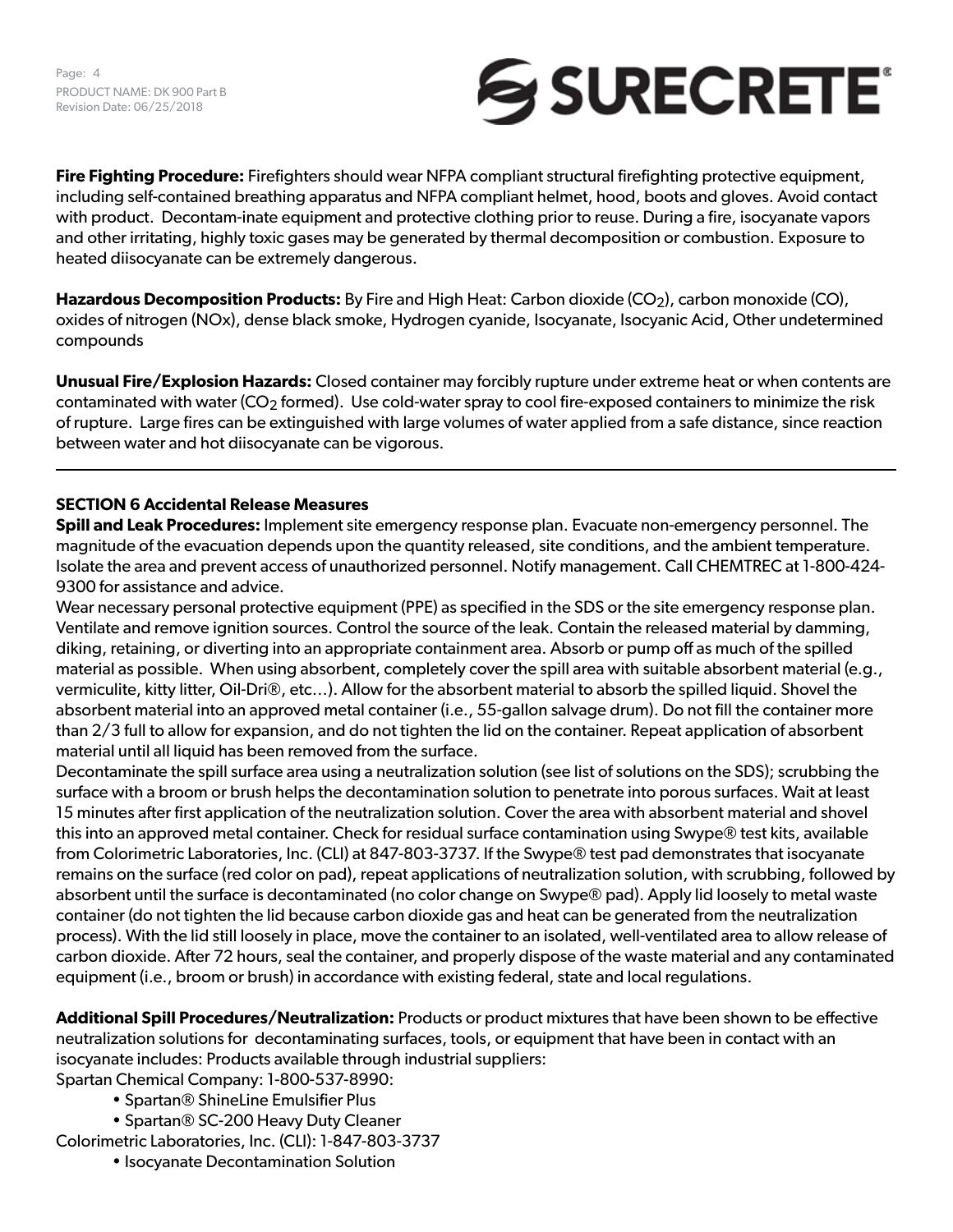Page: 5 PRODUCT NAME: DK 900 Part B Revision Date: 06/25/2018



Mix equal amounts of the following:

- Mineral spirits (80%), VM&P Naphtha (15%), and household detergent (5%), and
- A 50-50 mixture of monoethanolamine and water

In a separate container, blend the two solutions in a 1:1 ratio by volume. Immediately prior to applying this blended neutralization solution onto the contaminated surface area, mix or agitate the container to help ensure uniform mixing of the ingredients.

If the above products are not available, the following products can be obtained through retail outlets:

- ZEP® Commercial Heavy-Duty Floor Stripper
- Greased Lightning® Super Strength Cleaner and Degreaser
- EASY OFF® Grill and Oven Cleaner or EASY OFF® Fume Free Oven Cleaner
- A mixture of 50% Simple Green® Pro HD Heavy-Duty Cleaner and 50% household ammonia
- A mixture of 90% Fantastic® Heavy Duty All Purpose Cleaner and 10% household ammonia.

Note: Always wear proper PPE when cleaning up an isocyanate spill and using a neutralization solution. It may take two or more applications of the neutralization solution to decontaminate the surface. Check for residual surface contamination using a surface wipe method such as the CLI Swype® pad.

#### **SECTION 7 Handling and Storage**

**Handling/Storage Precautions:** Do not breathe vapors, mists, or dusts. Use adequate ventilation to keep airborne isocyanate levels below the exposure limits. Wear respiratory protection if material is heated, sprayed, used in a confined space, or if the exposure limit is exceeded. Warning properties (irritation of the eyes, nose and throat or odor) are not adequate to prevent overexposure from inhalation. This material can produce asthmatic sensitization upon either single inhalation exposure to a relatively high concentration or upon repeated inhalation exposures to lower concentrations. Individuals with lung or breathing problems or prior allergic reactions to isocyanates must not be exposed to vapor or spray mist. Avoid contact with skin and eyes. Wear appropriate eye and skin protection. Wash thoroughly after handling. Do not breathe smoke and gases created by overheating or burning this material. Decomposition products can be highly toxic and irritating. Store in tightly closed containers to prevent moisture contamination. Do not reseal if contamination is suspected.

**Storage Period:** 6 Months @ 25 °C (77 °F): after receipt of material by customer.

#### **Storage Temperature**

**Minimum:** 7 °C (44.6 °F) **Maximum:** 50 °C (122 °F)

**Storage Conditions:** Store separate from food products.

**Substances to Avoid:** Water, Amines, Strong bases, Alcohols, Copper alloys.

# **SECTION 8 Exposure Control / Personal Protection Homopolymer of Hexamethylene Diisocyanate (28182-81-2) Hexamethylene-1,6-Diisocyanate (822-06-0)**

US. ACGIH Threshold Limit Values Time Weighted Average (TWA): 0.005 ppm

Any component which is listed in section 3 and is not listed in this section does not have a known ACGIH TLV, OSHA PEL or supplier recommended occupational exposure limit.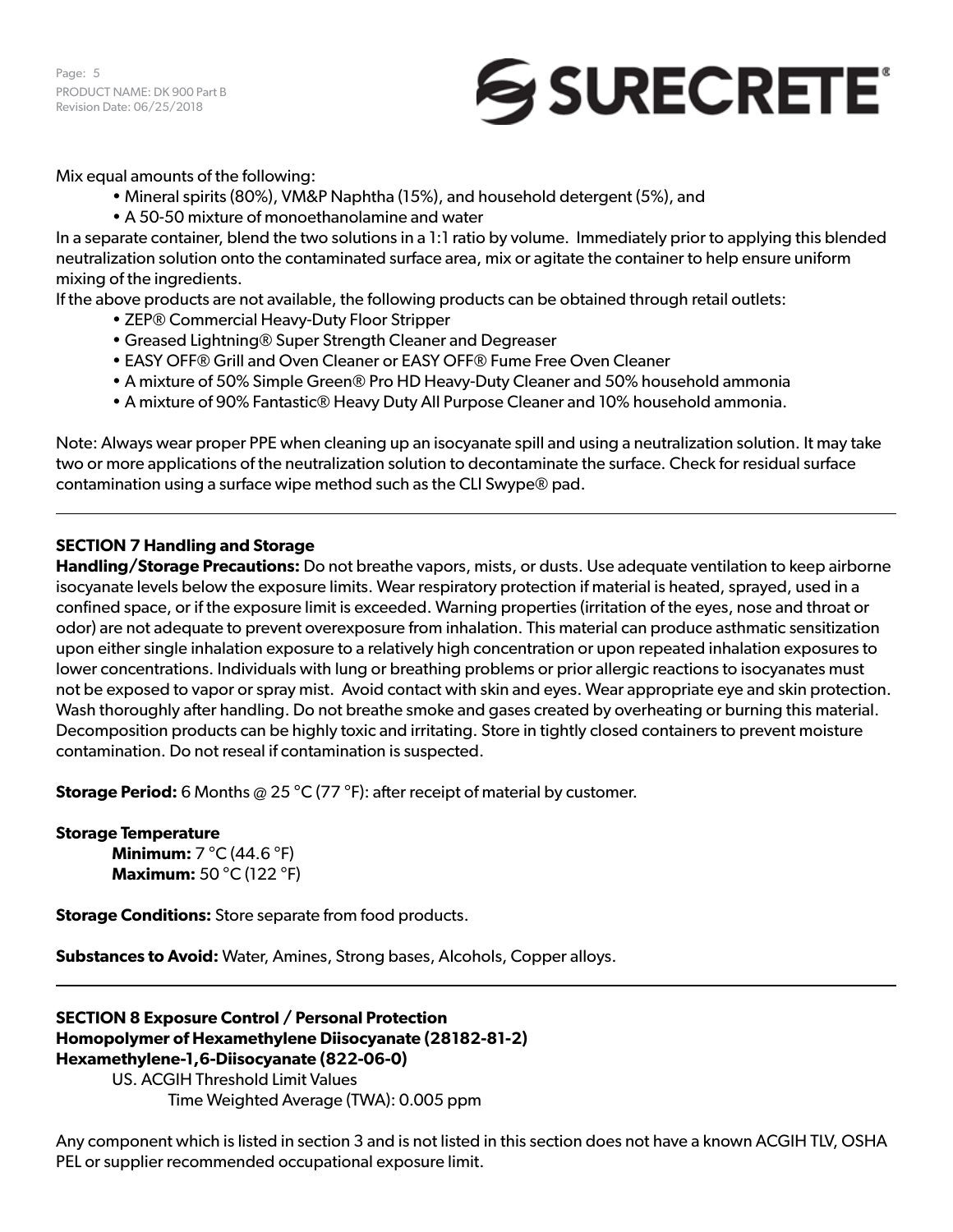Page: 6 PRODUCT NAME: DK 900 Part B Revision Date: 06/25/2018

# SURECRETE®

## **Industrial Hygiene/Ventilation Measures**

Good industrial hygiene practice dictates that worker protection should be achieved through engineering controls, such as ventilation, whenever feasible. When such controls are not feasible to achieve full protection, the use of respirators and other personal protective equipment is mandated. Exhaust air may need to be cleaned by scrubbers or filters to reduce environmental contamination. Curing ovens must be ventilated to prevent emissions into the workplace. If oven off-gases are not vented properly (i.e. they are released into the work area), it is possi-ble to be exposed to airborne monomeric HDI.

#### **Respiratory Protection**

A respirator that is recommended or approved for use in isocyanate-containing environments (air-purifying or fresh air-supplied) may be necessary for spray applications or other situations such as high temperature use which may produce inhalation exposures. A supplied-air respirator (either positive pressure or continuous flow-type) is recommended. Before an air-purifying respirator can be used, air monitoring must be performed to measure airborne concentrations of HDI monomer and HDI polyisocyanate. Specific conditions under which air-purifying respirators can be used are outlined in the following sections. Observe OSHA regulations for respirator use (29 CFR 1910.134).

#### SPRAY APPLICATION:

Good industrial hygiene practice dictates that when isocyanate-based coatings are spray applied, some form of respiratory protection should be worn. During the spray application of coatings containing this product the use of a supplied-air (either positive pressure or continuous flow-type) respirator is mandatory when ONE OR MORE of the following conditions exists:

• The airborne isocyanate concentrations are not known.

• The airborne isocyanate monomer concentrations exceed 0.05 ppm averaged over eight (8) hours (10 times the 8 hour TWA exposure limit).

• The airborne polyisocyanate (polymeric, oligomeric) concentrations exceed 5 mg/m3 averaged over 8 hours or 10 mg/m3 averaged over 15 minutes (10 times the 8 hour TWA or the 15 minute STEL exposure limits).

• Operations are performed in a confined space (See OSHA Confined Space Standard, 29 CFR 1910.146).

A properly fitted air-purifying (combination organic vapor and particulate) respirator, proven by test to be effective in isocyanate-containing spray paint environments, and used in accordance with all recommendations made by the manufacturer, can be used when ALL of the following conditions are met:

• The airborne isocyanate monomer concentrations are known to be below 0.05 ppm averaged over eight (8) hours (10 times 8 hour TWA exposure limit).

• The airborne polyisocyanate (polymeric, oligomeric) concentrations are known to be below 5 mg/ m3 averaged over 8 hours or 10 mg/m3 averaged over 15 minutes (10 times the 8 hour TWA or the 15 minute STEL exposure limits).

• A NIOSH-certified End of Service Life Indicator or a change schedule based upon objective information or data is used to ensure that cartridges are replaced before the end of their service life. In addition, prefilters should be changed whenever breathing resistance increases due to particulate buildup.

# NON-SPRAY OPERATIONS:

During non-spray operations such as mixing, batch-making, brush or roller application, etc., at elevated temperatures (for example, heating of material or application to a hot substrate), it is possible to be exposed to airborne isocyanate vapors. Therefore, when the coatings system will be applied in a non-spray manner, a supplied-air (either positive pressure or continuous flow-type) respirator is mandatory when ONE OR MORE of the following conditions exists: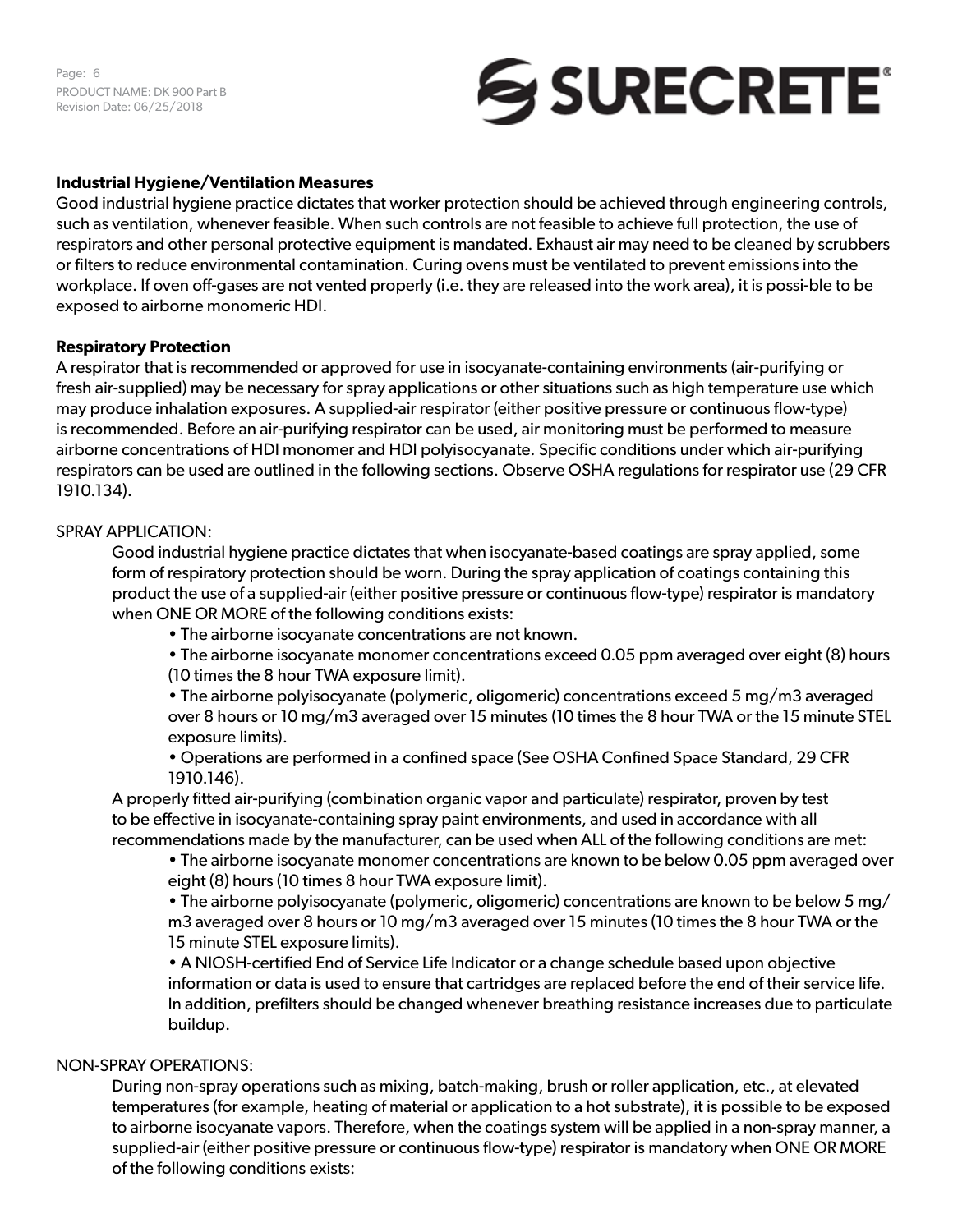# SSURECRETE®

• The airborne isocyanate concentrations are not known.

• The airborne isocyanate monomer concentrations exceed 0.05 ppm averaged over eight (8) hours (10 times the 8 hour TWA exposure limit).

• The airborne polyisocyanate (polymeric, oligomeric) concentrations exceed 5 mg/m3 averaged over 8 hours or 10 mg/m3 averaged over 15 minutes (10 times the 8 hour TWA or the 15 minute STEL exposure limits).

• Operations are performed in a confined space (See OSHA Confined Space Standard, 29 CFR 1910.146).

A properly fitted air-purifying (combination organic vapor and particulate) respirator, proven by test to be effective in isocyanate-containing paint environments, and used in accordance with all recommendations made by the manufacturer, can be used when ALL of the following conditions are met:

• The airborne concentrations of the isocyanate monomer are below 0.05 ppm averaged over eight (8) hours (10 times the 8 hour TWA exposure limit).

• The airborne polyisocyanate (polymeric, oligomeric) concentrations are known to be below 5 mg/ m3 averaged over eight (8) hours or 10 mg/m3 averaged over 15 minutes (10 times the 8 hour TWA or the 15 minute STEL exposure limits).

• A NIOSH-certified End of Service Life Indicator or a change schedule based upon objective information or data is used to ensure that cartridges are replaced before the end of their service life. In addition, prefilters should be changed whenever breathing resistance increases due to particulate buildup.

**Hand Protection:** Gloves should be worn. Nitrile rubber gloves, Butyl rubber gloves, Neoprene gloves.

**Eye Protection:** When directly handling liquid product, eye protection is required. Examples of eye protection include a chemical safety goggle, or chemical safety goggle in combination with a full face shield when there is a greater risk of splash.

**Skin Protection:** Avoid all skin contact. Depending on the conditions of use, cover as much of the exposed skin area as possible with appropriate clothing to prevent skin contact. Gloves, long sleeved shirts and pants.

**Medical Surveillance:** All applicants who are assigned to an isocyanate work area should undergo a pre-placement medical evaluation. A history of eczema or respiratory allergies such as hay fever, are possible reasons for medical exclusion from isocyanate areas. Applicants who have a history of adult asthma should be restricted from work with isocyanates. Applicants with a history of prior isocyanate sensitization should be excluded from further work with isocyanates. A comprehensive annual medical surveillance program should be instituted for all employees who are potentially exposed to diisocyanates. Once a worker has been diagnosed as sensitized to any isocyanate, no further exposure can be permitted. Refer to the Bayer pamphlet (Medical Surveillance Program for Isocyanate Workers) for additional guidance.

**Additional Protective Measures:** Emergency showers and eye wash stations should be available. Educate and train employees in the safe use and handling of this product. Follow all label instructions.

# **SECTION 9 Physical and Chemical Properties General**

Physical state: liquid Color: light yellow Odor: slight Odor Threshold: No Data Available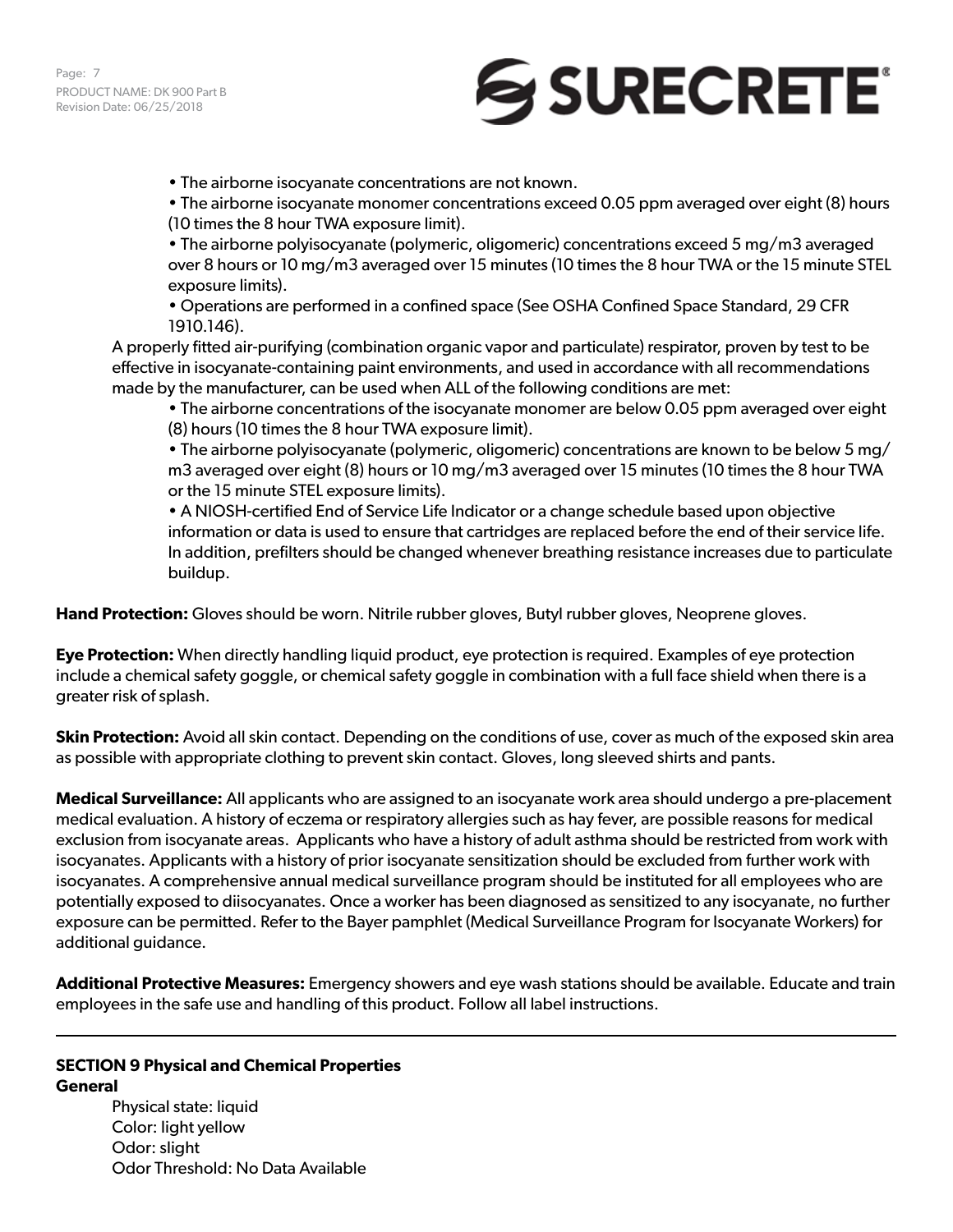

# **Safety Data**

pH: No Data Available Freezing Point: No Data Available Boiling Point: Decomposition Flash Point: ca. 185 °C (365 °F) (DIN EN 22719) Evaporation Rate: No Data Available Lower Explosion Limit: No Data Available Upper Explosion Limit: No Data Available Vapor Pressure: HDI Polyisocyanate: 5.2 X 10-9 @ 68 °F (20 °C) mmHg Vapor Density: No Data Available Density: ca. 1.15 g/cm<sup>3</sup> @ 20 °C (68 °F) (DIN 51757) Relative Vapor Density: No Data Available Specific Gravity: Approximately 1.15 @ 20 °C (68 °F) Solubility in Water: Insoluble - Reacts slowly with water to liberate  $CO<sub>2</sub>$  gas Partition Coefficient: noc-tanol/water: No Data Available Auto-ignition Temperature: ca. 445 °C (833 °F) (DIN 51794) Decomposition Temperature: ca. 181 °C (357.8 °F) Dynamic Viscosity: Approximately 800 mPa's @ 20 °C (68 °F) Kinematic Viscosity: No Data Available Bulk Density: Approximately 1,150 kg/m3 Molecular Weight: 500 Approximate Value, For the polyisocyanate Self-Ignition: Not applicable

# **SECTION 10 Stability and Reactivity**

**Hazardous Reactions:** Contact with moisture, other materials that react with isocyanates, or temperatures above 350 °F (177 °C), may cause polymerization.

**Stability:** Stable under normal conditions of use and storage.

**Materials to Avoid:** Water, Amines, Strong bases, Alcohols, Copper alloys.

**Conditions to Avoid:** Heat, flames and sparks. Protect from freezing.

# **Hazardous Decomposition Products**

**By Fire and High Heat:** Carbon dioxide (CO<sub>2</sub>), carbon monoxide (CO), oxides of nitrogen (NOx), dense black smoke, Hydrogen cyanide, Isocyanate, Isocyanic Acid, Other undetermined compounds.

# **SECTION 11 Toxicological Information**

**Likely Routes of Exposure:** Skin Contact, Inhalation, Eye Contact

#### **Health Effects and Symptoms**

**Acute:** Isocyanate vapors or mist at concentrations above the exposure limits or guidelines can irritate (burning sensation) the mucous membranes in the respiratory tract (nose, throat, lungs) with symptoms of runny nose, sore throat, coughing, chest discomfort, shortness of breath and reduced lung function (breathing difficulty). Persons with a preexisting, nonspecific bronchial hyper reactivity can respond to concentrations below the exposure limits or guidelines with similar symptoms as well as asthma attack or asthma-like symptoms. Exposure well above the exposure limits or guidelines may lead to bronchitis,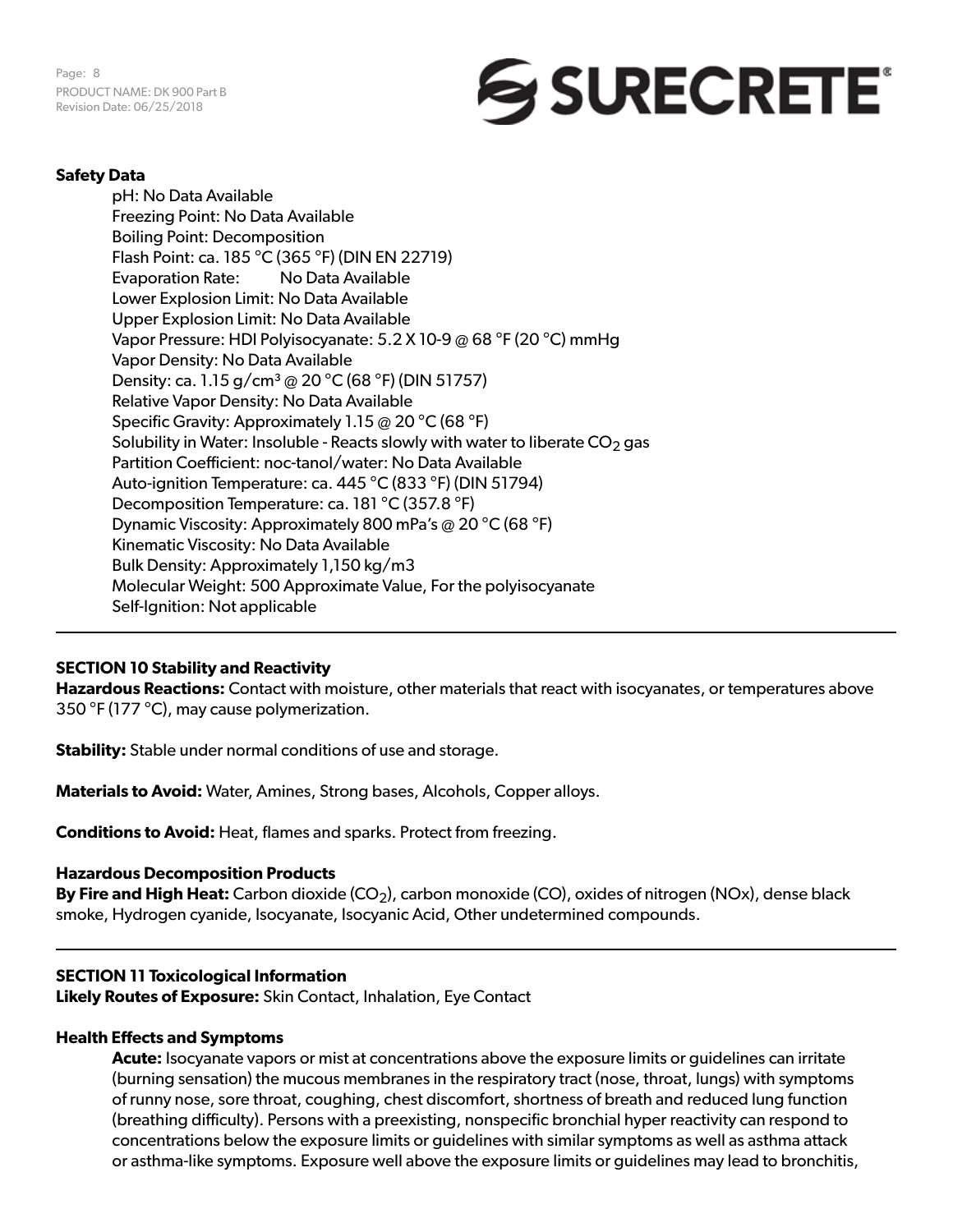

bronchial spasm and pulmonary edema (fluid in lungs). Chemical or hypersensitivity pneumonitis, with flulike symptoms (e.g. fever, chills), has also been reported. These symptoms can be delayed up to several hours after expo-sure. These effects are usually reversible.

May cause skin irritation with symptoms of reddening, itching, and swelling. Can cause sensitization. Persons previously sensitized can experience allergic skin reaction with symptoms of reddening, itching, swelling, and rash. Cured material is difficult to remove.

May cause eye irritation with symptoms of reddening, tearing, stinging, and swelling. May cause temporary corneal injury. Vapor or aerosol may cause irritation with symptoms of burning and tearing.

May cause irritation of the digestive tract; Symptoms may include abdominal pain, nausea, vomiting, and diarrhea.

**Chronic:** As a result of previous repeated overexposures or a single large dose, certain individuals may develop sensitization to isocyanates (asthma or asthma-like symptoms) that may cause them to react to a later exposure to isocyanates at levels well below the exposure limits or guidelines. These symptoms, which can include chest tightness, wheezing, cough, shortness of breath or asthmatic attack, could be immediate or delayed up to several hours after exposure. Extreme asthmatic reactions can be life threatening. Similar to many non-specific asthmatic responses, there are reports that once sensitized an individual can experience these symptoms upon exposure to dust, cold air, or other irritants. This increased lung sensitivity can persist for weeks and in severe cases for several years. Sensitization can be permanent. Chronic overexposure to isocyanates has also been reported to cause lung damage (including fibrosis, decrease in lung function) that may be permanent.

Prolonged contact with skin can cause reddening, swelling, rash, and, in some cases, skin sensitization. Animal tests and other research indicate that skin contact with isocyanates can play a role in causing isocyanate sensitization and respiratory reaction. This data reinforces the need to prevent direct skin contact with isocyanates.

Prolonged vapor contact with the eyes may cause conjunctivitis.

**Delayed:** Symptoms affecting the respiratory tract can also occur several hours after overexposure.

#### **Data on the product is not available. Please find the data available for the components.**

#### **Toxicity Data for Homopolymer of Hexamethylene Diisocyanate**

**Toxicity Note:** Data is based on the product, including residual monomer.

#### **Acute Oral Toxicity**

LD50: >= 5000 mg/kg (rat, female) (OECD Test Guideline 423) Toxicological studies at the product

#### **Acute Inhalation Toxicity**

LC50: 0.39 mg/l, 4 h (rat, female) (OECD Test Guideline 403)

Toxicological studies of a comparable product. The test atmosphere generated in the animal study is not representative of workplace environments, how the substance is placed on the market, and how it can reasonably be expected to be used. Therefore the test result cannot be directly applied for the purpose of assessing hazard. Based on the weight of the evidence, a modified classification for acute inhalation toxicity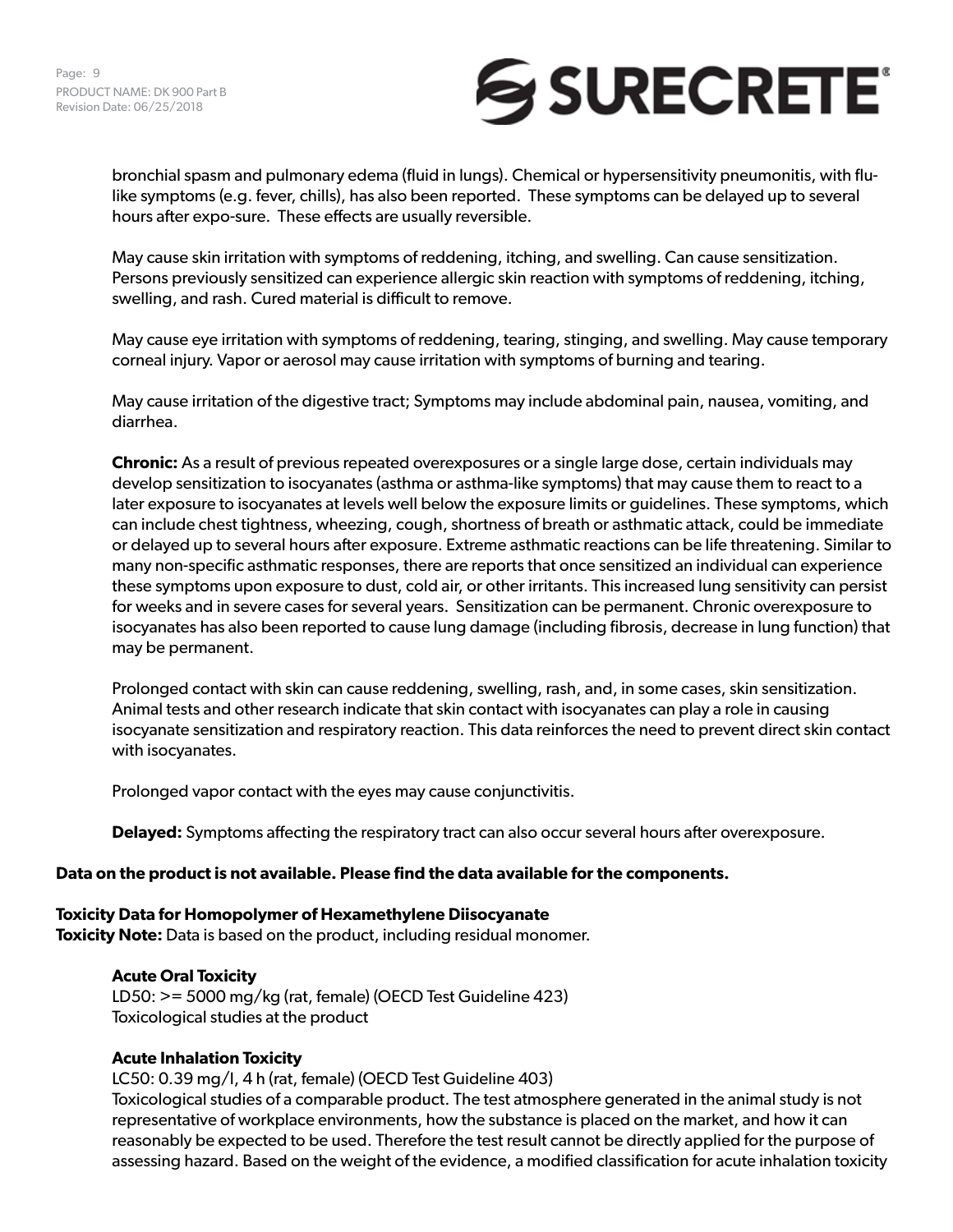

is justified.

# **Acute Dermal Toxicity**

LD50: > 2000 mg/kg (rat, male/female) (OECD Test Guideline 402) Studies of a comparable product.

LD50: > 2000 mg/kg (rabbit, male/female) Studies of a comparable product.

# **Skin Irritation**

rabbit, OECD Test Guideline 404, slight irritant Toxicological studies at the product

# **Eye Irritation**

rabbit, OECD Test Guideline 405, slight irritant Toxicological studies at the product

# **Sensitization**

Skin sensitization (local lymph node assay (LLNA)): Causes sensitization. (mouse, OECD Test Guideline 429) Toxicological studies at the product

# **Respiratory sensitization:** sensitizer

Studies of a comparable product.

# **Repeated Dose Toxicity**

90 d, Inhalative: NOAEL: 3,3, (rat, male/female, 6 hours a day, 5 days a week) Toxicological studies of a comparable product. Evidence of damage to organs other than the organs of respiration was not found.

# **Mutagenicity**

Genetic Toxicity in Vitro:

Salmonella/microsome test (Ames test): No indication of mutagenic effects. (Metabolic Activation: with/without)

Toxicological studies at the product

Chromosome aberration test in vitro: negative (Chinese hamster V79 cell line, Metabolic Activation: with/ without)

Toxicological studies of a comparable product.

Point mutation in mammalian cells (HPRT test): negative (Metabolic Activation: with/without) Toxicological studies of a comparable product.

# **Toxicity Data for Hydrophilic Aliphatic Polyisocyanate based on Hexamethylene Diisocyanate**

**Toxicity Note:** Data is based on a similar product, including residual monomer.

# **Acute Oral Toxicity**

LD50: >= 5000 mg/kg (rat) (OECD Test Guideline 423) Studies of a comparable product.

# **Acute Inhalation Toxicity**

LC50: 0.158 mg/l, 4 h (rat, male/female) (OECD Test Guideline 403)

Toxicological studies of a comparable product. The test atmosphere generated in the animal study is not representative of workplace environments, how the substance is placed on the market, and how it can reasonably be expected to be used. Therefore the test result cannot be directly applied for the purpose of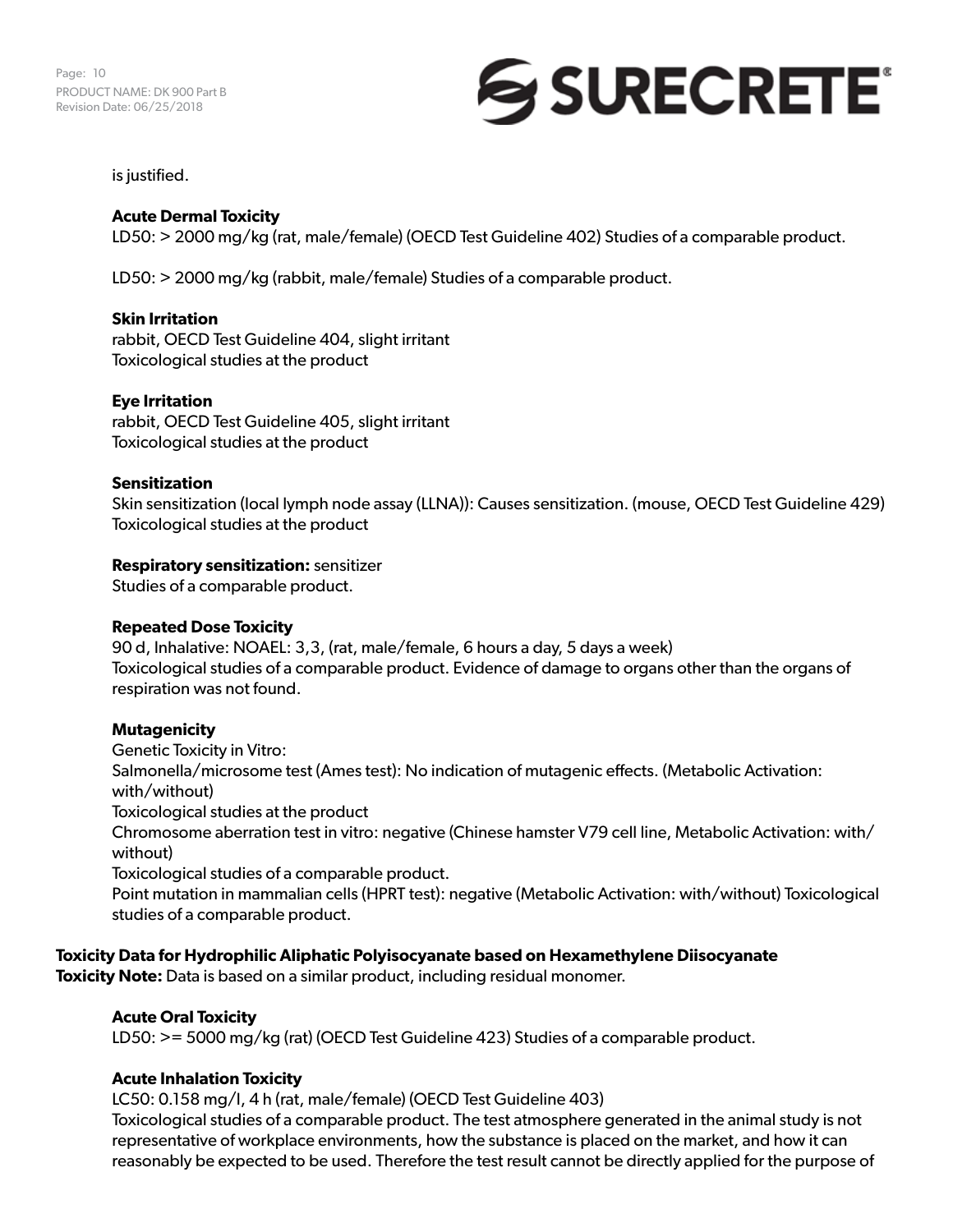

assessing hazard. Based on the weight of the evidence, a modified classification for acute inhalation toxicity is justified.

## **Skin Irritation**

rabbit, OECD Test Guideline 404. An irritant effect cannot be distinguished from a mechanical load caused by the removal of the test specimen.

Toxicological studies of a comparable product.

#### **Eye Irritation**

rabbit, OECD Test Guideline 405, slight irritant Toxicological studies of a comparable product.

#### **Sensitization**

Skin sensitization (local lymph node assay (LLNA)): positive (mouse, OECD Test Guideline 429) Toxicological studies of a comparable product.

#### **Mutagenicity**

Genetic Toxicity in Vitro: Salmonella/microsome test (Ames test): No indication of mutagenic effects. Toxicological studies of a comparable product.

#### **Toxicity Data for Hexamethylene-1,6-Diisocyanate**

#### **Acute Oral Toxicity**

LD50: 746 mg/kg (rat, male) (OECD Test Guideline 401)

LD50: 959 mg/kg (rat, male) (OECD Test Guideline 401)

#### **Acute Inhalation Toxicity**

LC50: 0.124 mg/l, 4 h (rat, male/female) (OECD Test Guideline 403)

# **Acute Dermal Toxicity**

LD50: > 7000 mg/kg (rat, male/female) (OECD Test Guideline 402)

#### **Skin Irritation**

rabbit, OECD Test Guideline 404, Corrosive

#### **Eye Irritation**  rabbit, OECD Test Guideline 405, Corrosive

#### **Sensitization**

dermal: sensitizer (guinea pig, Maximization Test (GPMT)) Other isocyanates have been shown to produce dermal and respiratory sensitization in several species (guinea pigs, mice, rabbits, dogs). In addition, there is some evidence to suggest that cross-sensitization between different types of diisocyanates may occur.

dermal: sensitizer (Human, Case Report)

Respiratory sensitization: sensitizer (guinea pig)

#### **Repeated Dose Toxicity**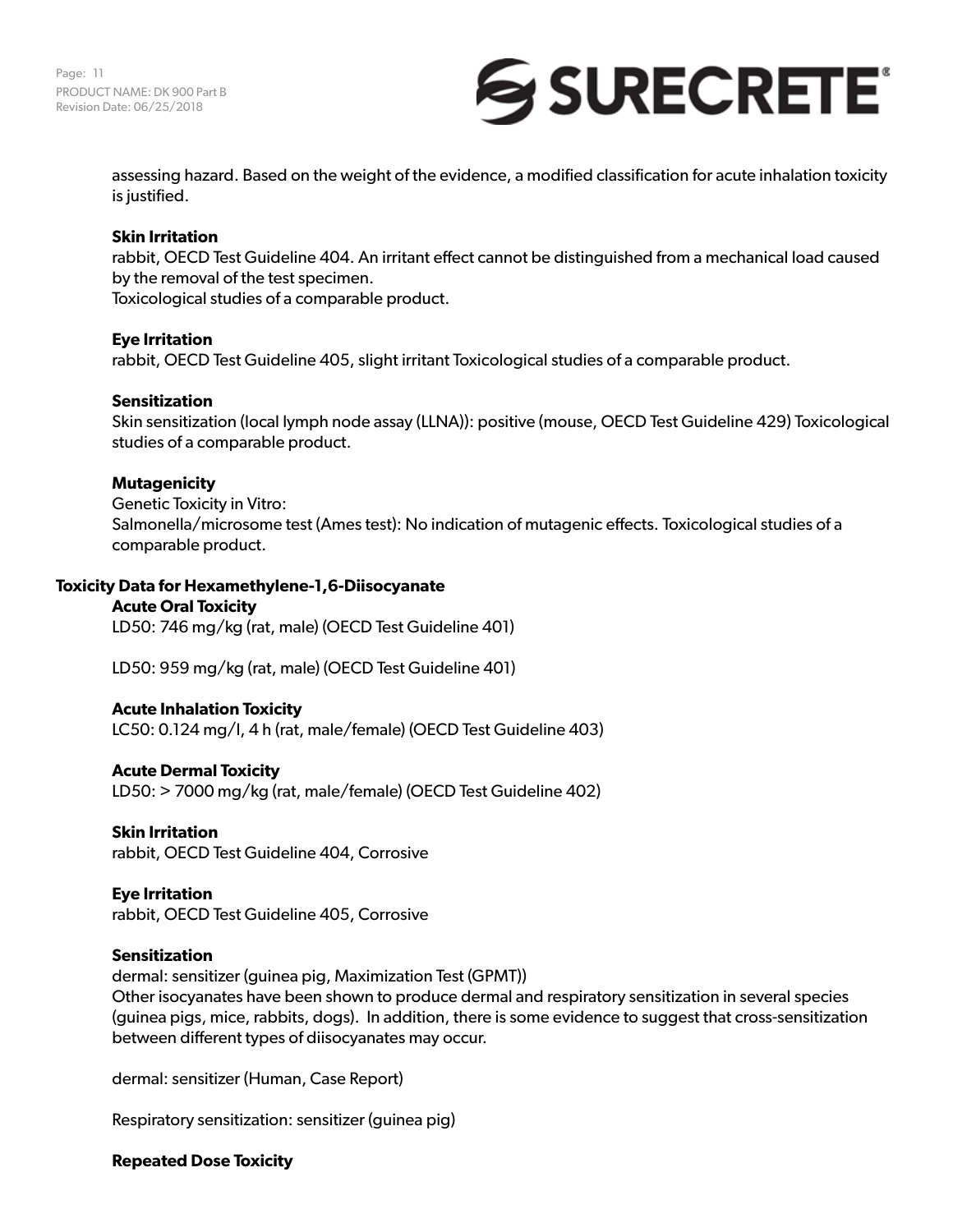

2 years, inhalation: NOAEL: <0.005 ppm, LOAEL: 0.005 ppm, (rat, Male/Female, 6 hrs/day 5 days/week) Irritation to lungs and nasal cavity.

# **Mutagenicity**

Genetic Toxicity in Vitro: Salmonella/microsome test (Ames test): negative (Salmonella typhimurium, Metabolic Activation: with/ without) Point mutation in mammalian cells (HPRT test): negative (Metabolic Activation: with/without)

Genetic Toxicity in Vivo: Micronucleus test: negative (mouse, male/female, Inhalative) negative

**Carcinogenicity** rat, male/female, Inhalative, 2 yrs, 6 hours/day, 5 days/week, did not show carcinogenic effects in animal experiments.

# **Toxicity to Reproduction/Fertility**

Combined Repeated Dose Toxicity Study with the Reproduction/Developmental Toxicity Screening Test, Inhalative, 6 hours/day 7 days/week, (rat, male/female) NOAEL (F2): 0.3 ppm Fertility and developmental toxicity tests did not reveal any effect on reproduction.

# **Developmental Toxicity/Teratogenicity**

Rat, female, inhalation, gestation days 0 - 19, daily, NOAEL (teratogenicity): >0.3 ppm, NOAEL (maternal): < 0.3 ppm No Teratogenic effects observed at doses tested. No fetotoxicity observed at doses tested.

# **Neurological Effects**

Rats exposed by inhalation, 6 hours/day, for approximately 3 weeks, to concentrations as high as 0.3 ppm showed no neurobehavioral effects or damage to nerve tissues.

**Carcinogenicity:** No carcinogenic substances as defined by IARC, NTP and/or OSHA

# **SECTION 12 Ecological Information**

Data on the product is not available. Please find the data available for the components.

# **Ecological Data for Homopolymer of Hexamethylene Diisocyanate**

**Biodegradation** 

aerobic, 1%, Exposure time: 28 d, i.e. not readily degradable Eco toxicological studies of the product.

aerobic, 0%, Exposure time: 28 d, i.e. not inherently degradable Eco toxicological studies of the product.

# **Bioaccumulation**

706.2 BCF

The substance hydrolyzes rapidly in water. An accumulation in aquatic organisms is not to be expected.

# 10.11 BCF

An accumulation in aquatic organisms is not to be expected. Studies of hydrolysis products.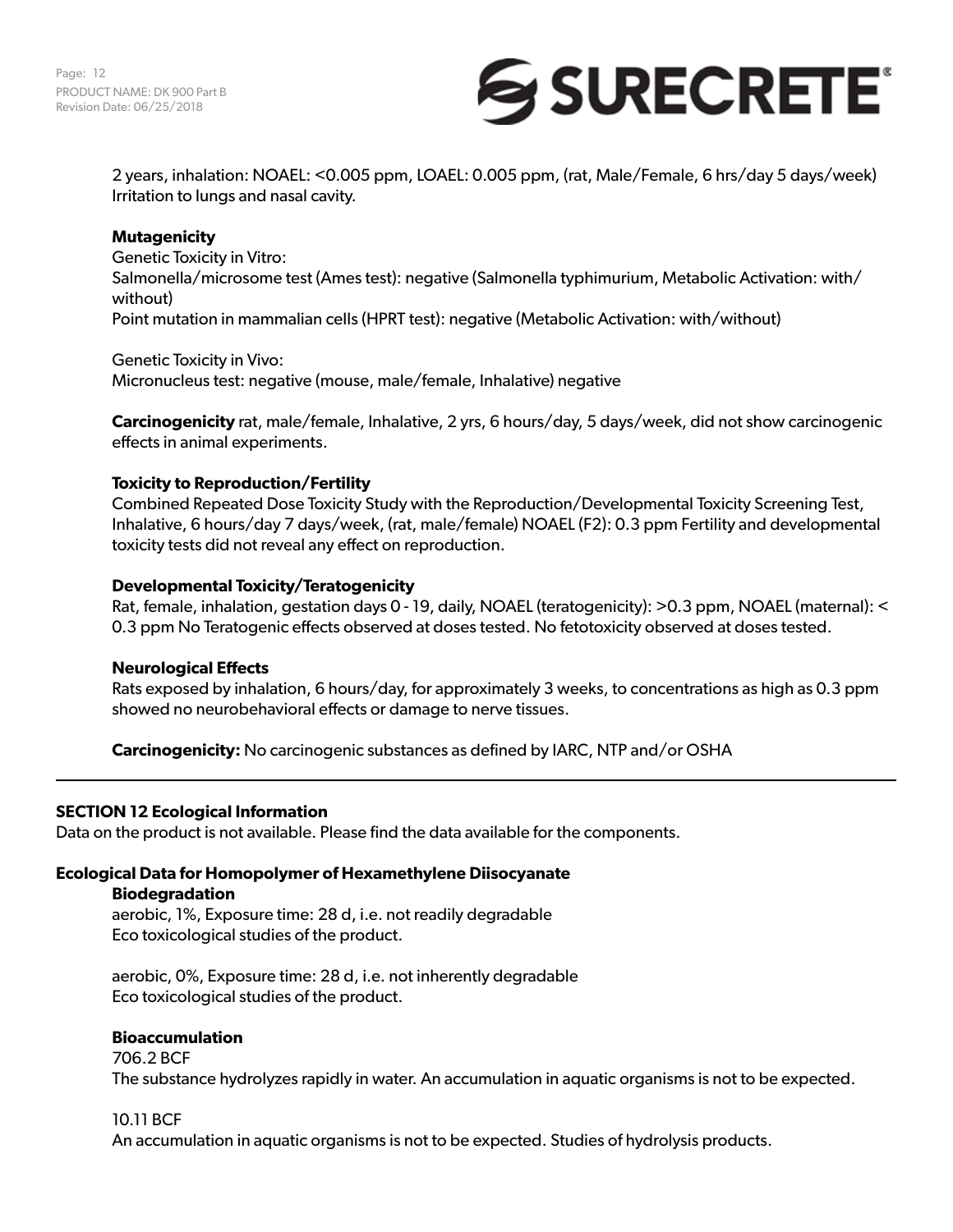Page: 13 PRODUCT NAME: DK 900 Part B Revision Date: 06/25/2018



## **Acute and Prolonged Toxicity to Fish**

LC50: > 100 mg/l (Danio rerio (zebra fish), 96 h)

#### **Acute Toxicity to Aquatic Invertebrates**

EC50: > 100 mg/l (Daphnia magna (Water flea), 48 h)

# **Toxicity to Aquatic Plants**

ErC50: 199 mg/l, (scenedesmus subspicatus, 72 h)

# **Toxicity to Microorganisms**

 $EC50:$  > 10,000 mg/l, (activated sludge, 3 h)

#### **Additional Eco toxicological Remarks**

Data is based on a similar product, including residual monomer.

#### **Ecological Data for Hydrophilic Aliphatic Polyisocyanate based on Hexamethylene Diisocyanate Biodegradation**

0 %, i.e. not readily degradable. Eco toxicological reports on a comparable product.

#### **Acute and Prolonged Toxicity to Fish**

LC50: 35.2 mg/l (Danio rerio (zebra fish), 96 h) Eco toxicological reports on a comparable product.

#### **Acute Toxicity to Aquatic Invertebrates**

EC50: > 100 mg/l (Daphnia magna (Water flea), 48 h) Eco toxicological reports on a comparable product.

#### **Toxicity to Aquatic Plants**

IC50: 72 mg/l, (Desmodesmus subspicatus (Green algae), 72 h) Eco toxicological reports on a comparable product.

#### **Toxicity to Microorganisms**

EC50: > 10,000 mg/l, (activated sludge) Eco toxicological reports on a comparable product.

#### **Additional Eco toxicological Remarks**

Data is based on a similar product, including residual monomer.

# **Ecological Data for Hexamethylene-1,6-Diisocyanate**

#### **Biodegradation**

aerobic, 42%, Exposure time: 28 d, i.e. not readily degradable

# **Bioaccumulation**

value calculated, 57.6 BCF An accumulation in aquatic organisms is not to be expected.

#### value calculated, 3.2 BCF

An accumulation in aquatic organisms is not to be expected. Studies of hydrolysis products.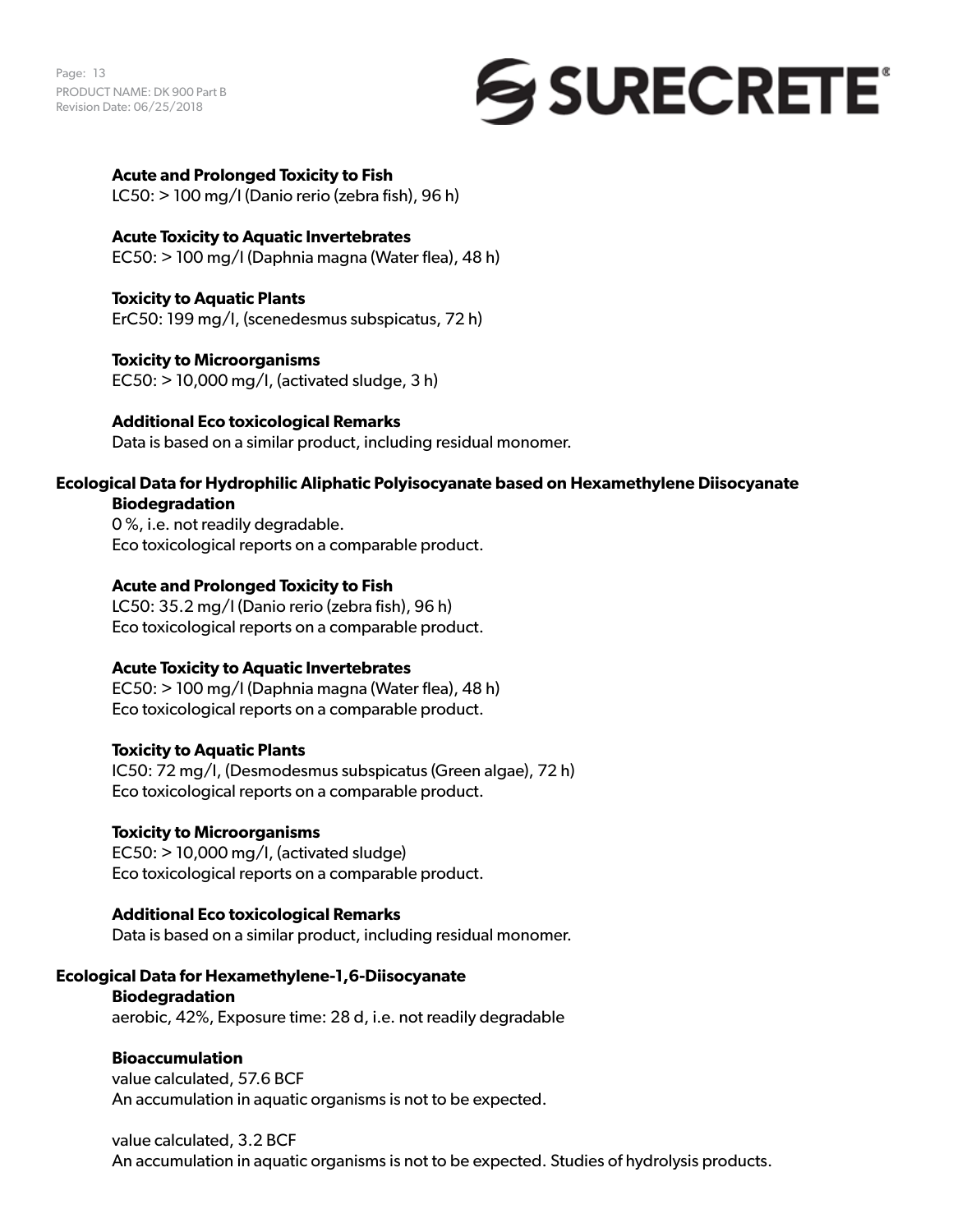Page: 14 PRODUCT NAME: DK 900 Part B Revision Date: 06/25/2018



**Acute and Prolonged Toxicity to Fish** 

LC0: >= 82.8 mg/l (Danio rerio (zebra fish), 96 h)

**Acute Toxicity to Aquatic Invertebrates**  EC0: >= 89.1 mg/l (Daphnia magna (Water flea), 48 h)

**Toxicity to Aquatic Plants**  ErC50: > 77.4 mg/l, (Desmodesmus subspicatus (Green algae), 72 h)

**Toxicity to Microorganisms**  EC50: 842 mg/l, (activated sludge, 3 h)

# **SECTION 13 Disposal Considerations**

**Waste Disposal Method:** Waste disposal should be in accordance with existing federal, state and local environmental control laws. Incineration is the preferred method.

**Empty Container Precautions:** Empty containers retain product residue; observe all precautions for product. Do not heat or cut empty container with electric or gas torch because highly toxic vapors and gases are formed. Do not reuse without thorough commercial cleaning and reconditioning. If container is to be disposed, ensure all product residues are removed prior to disposal.

# **Section 14 Transport Information**

**DOT:** Reportable quantity = 9,074 kg (20,005 pounds). Product must be used with Part A, and both A and B are typically shipped together. To reach the reportable threshold is so unlikely that it may be considered impossible. Therefore, this product is not regulated for transport. **IATA:** This product is not regulated for transport.

**IMDG:** This product is not regulated for transport.

# **SECTION 15 Regulatory Information**

# **United States Federal Regulations**

**US. Toxic Substances Control Act:** Listed on the TSCA Inventory.

# **US. EPA CERCLA Hazardous Substances (40 CFR 302) Components:** None

# **SARA Section 311/312 Hazard Categories:**

Acute Health Hazard Chronic Health Hazard

# **US. EPA Emergency Planning and Community Right-To-Know Act (EPCRA) SARA Title III Section 302 Extremely Hazardous Substance (40 CFR 355, Appendix A) Components:** None

**US. EPA Emergency Planning and Community Right-To-Know Act (EPCRA) SARA Title III Section 313 Toxic Chemicals (40 CFR 372.65) - Supplier Notification Required Components:** None

**US. EPA Resource Conservation and Recovery Act (RCRA) Composite List of Hazardous Wastes and Appendix**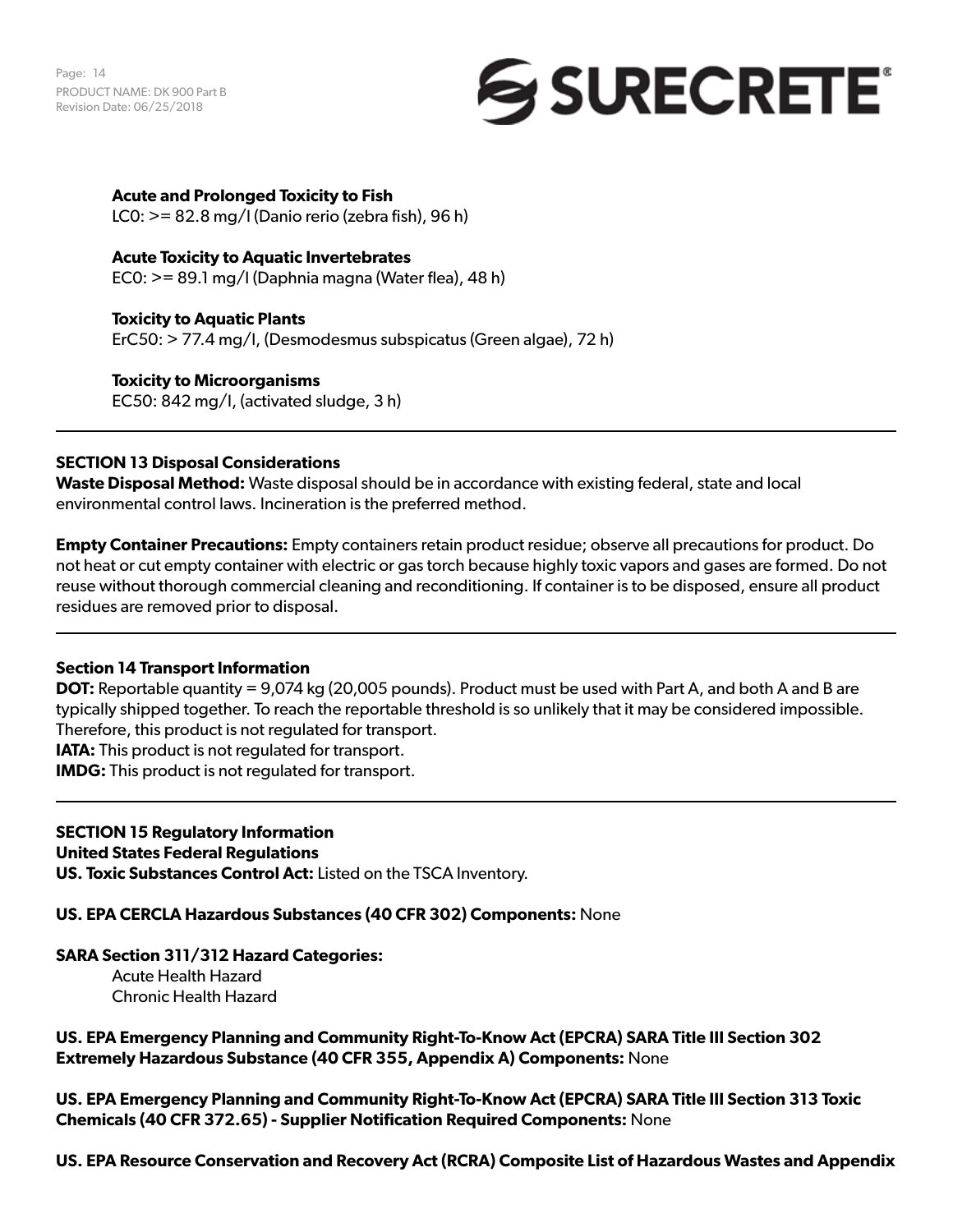

**VIII Hazardous Constituents (40 CFR 261):** Under RCRA, it is the responsibility of the person who generates a solid waste, as defined in 40 CFR 261.2, to determine if that waste is a hazardous waste.

# **State Right-To-Know Information**

The following chemicals are specifically listed by individual states; other product specific health and safety data in other sections of the SDS may also be applicable for state requirements. For details on your regulatory requirements you should contact the appropriate agency in your state.

| CAS-No.     |  |  |  |
|-------------|--|--|--|
| 28182-81-2  |  |  |  |
| 666723-27-9 |  |  |  |
|             |  |  |  |
| 98-94-2     |  |  |  |
| 822-06-0    |  |  |  |
|             |  |  |  |

# **Massachusetts, New Jersey or Pennsylvania Right to Know Substance Lists:**

**New Jersey Environmental Hazardous Substances List and/or New Jersey RTK Special Hazardous Substances Lists:** 

| <b>Weight percent</b> | <b>Components</b>              | CAS-No.  |
|-----------------------|--------------------------------|----------|
| $<2\%$                | N, N-dimethylcyclohexylamine   | 98-94-2  |
| $<2\%$                | Hexamethylene-1,6-Diisocyanate | 822-06-0 |

# **California Prop. 65:**

To the best of our knowledge, this product does not contain any of the listed chemicals, which the state of Cali-fornia has found to cause cancer, birth defects or other reproductive harm.

Based on information provided by our suppliers, this product is considered "DRC Conflict Free" as defined by the SEC Conflict Minerals Final Rule (Release No. 34-67716; File No. S7-40-10; Date: 2012-08-22).

# **SECTION 16 Other Information**

**Recommended restriction:** for use by trained professionals, having read the complete SDS. The handling of products containing reactive HDI polyisocyanate/prepolymer and/or monomeric HDI requires appropriate protective measures referred to in this SDS. These products are therefore recommended only for use in industrial or trade (commercial) applications. They are not suitable for use in Do-It-Yourself applications.

*To the best of our knowledge the information contained here is accurate. However, neither the above named manufacturer nor any of its distributors assumes any liability whatsoever for the accuracy or the completeness of the information contained herein. Final determination of the suitability of any material is the sole responsibility of the user. All materials may present unknown hazards and should be used with caution. Although certain hazards are described herein, we cannot guarantee that these are the only hazards that exist. Lower Explosion Limit: No Data Available*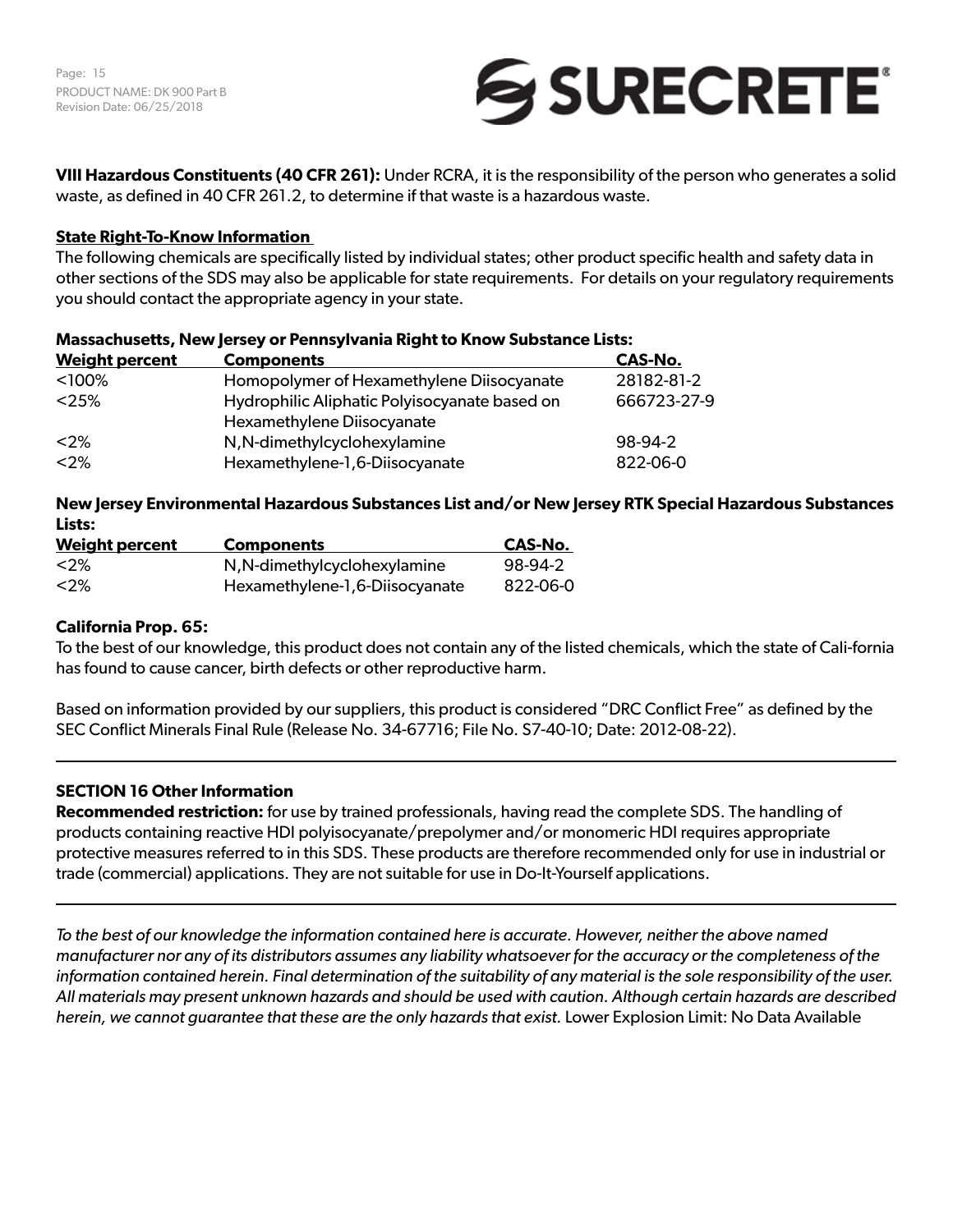Page: 16PRODUCT NAME: DK 900 Part B Revision Date: 06/25/2018

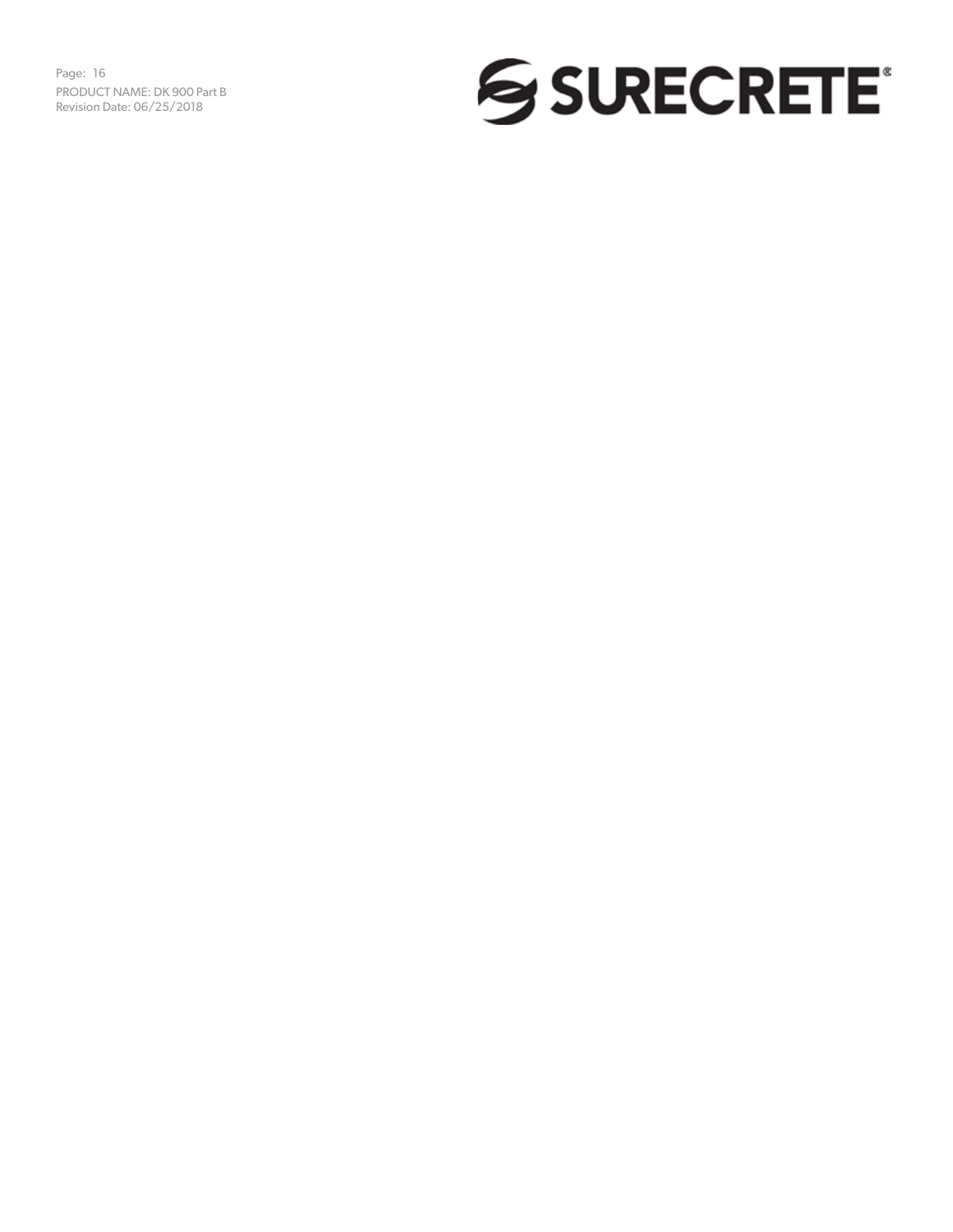Page: 17PRODUCT NAME: DK 900 Part B Revision Date: 06/25/2018

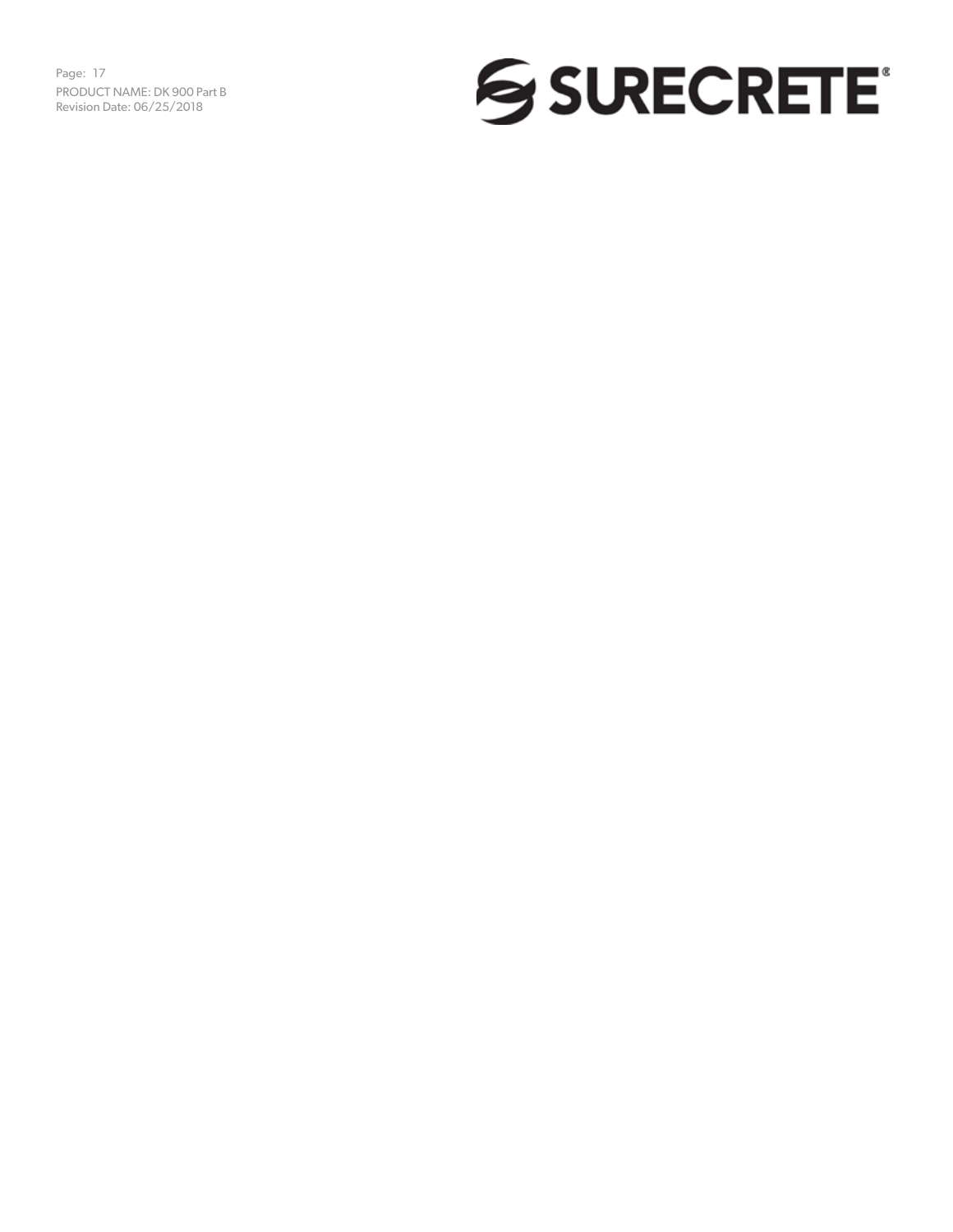Page: 18PRODUCT NAME: DK 900 Part B Revision Date: 06/25/2018